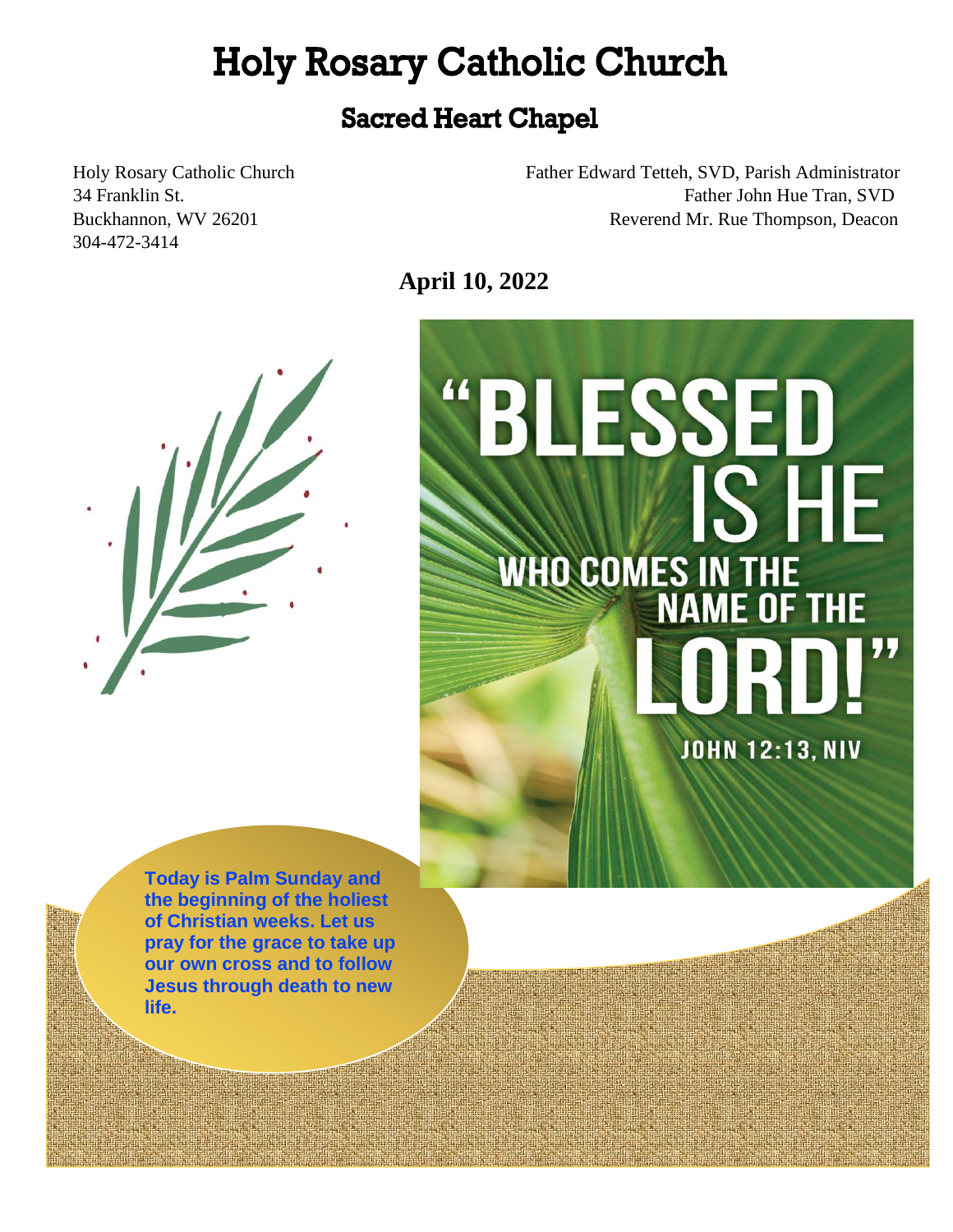

## Saturday Blessing of Food

Father Ed will preside over the blessing of Easter Food on Saturday morning, April. 16 at 11 a.m. in the church.

### **Our Sympathies**

Our sympathies are extended to our own Father Ed and his family on the death of his sister, Gladys Tetteh. May her soul, and all the souls of the faithful departed rest in peace.

## Blessing our Rock Garden: Please note the Change of Date

The BLESSING and DEDICATION of ST. JOSEPH ROCK GARDEN

will occur Sunday, May 1, following the 9 am liturgy. We have waited a long time for the memorial stone to arrive and it is finally here!



Please be a part of this dedication outside in front of the rock garden. If you have not yet placed your family stone in the garden, hurry and do that before the dedication! We want all families to be represented as a way of honoring good St. Joseph. This is also a means of recognizing the role of fathers in the life of the Church and in the family. Thank you for your patience in waiting for this dedication. Shipping delays were the problem. See you then!

#### **Good Friday Special Collection**

This annual collection not only supports the Holy Places, but above all provides for those pastoral, charitable, educational and social works which the Church supports in the Holy Land for the welfare of the Christian brethren and of the local communities. "Moreover, for two consecutive years, the Christians of the Holy Land have celebrated Easter and Christmas in a sort of isolation, without the warmth and solidarity of pilgrims visiting the Holy Places and local communities. Families have suffered beyond measure, more from the lack of work than from the immediate effects of the pandemic itself. It is by the express wish of the Popes that the collection "*Pro Terra Sancta*" was begun and continues to be taken up on the day of the saving Passion of our Lord, Good Friday. It is not something ancient or outdated, because it expresses above all our awareness of being rooted in the proclamation of redemption, which spread from Jerusalem and reached us all. The

Join us Saturday at 7 p.m. and Sunday at 9 a.m. for our Palm Sunday celebrations. We will meet in Marist Hall on Sunday morning for a brief gospel and introduction, including the blessing of palms. Weather permitting, we will process to the front door of the church for the liturgy. We read the Passion of



our Lord at these liturgies, so please use the seasonal missalettes to follow along and participprayers.ate as the "crowd." Please leave the missalettes in the pews as we will use them throughout the Easter Season. The Mass of the Lord's Supper begins on Holy Thursday, April 14 at 7 p.m. Father Ed will wash the feet of parishioner volunteers and we will process with the Holy Eucharist to a place of repose where you are invited to remain for private prayer.



The church will be open from noon until 3 p.m. for private prayer. At 3 p.m. please join us for Stations of the Cross. At 7 p.m. we invite you to join us for Good Friday liturgy. At this service we read the Passion of our Lord, venerate the cross of Christ, and receive



Holy Communion.

We begin our Easter Vigil Mass with the lighting of the Easter fire outside. Parishioners process with lighted candles and witness the beautiful strains of the Exultet. Several Old Testament readings precede the blessing of water and the welcoming of alleluias we missed during Lent.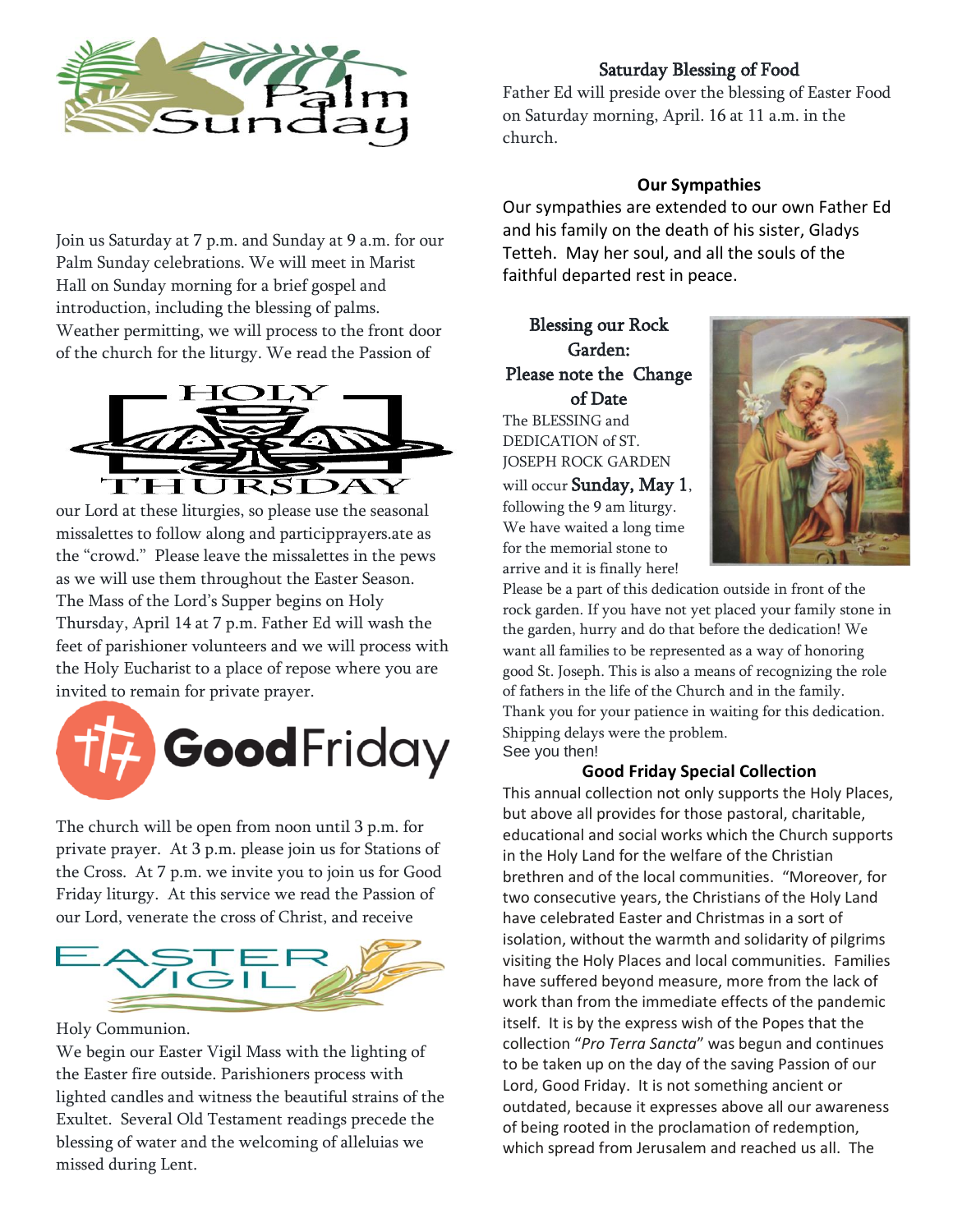gesture of offering, even a small one, but by everyone, like the widow's mite, allows our brothers and sisters to continue to live, to hope and to offer a living witness to the Word made flesh in places and on the streets that saw his presence."

### **Volunteers Needed**

Last weekend we asked for volunteers to help us begin our "social gatherings" at Holy Rosary. We hope to host a Mother's Day Breakfast on May 8<sup>th</sup>, a Father's Day Breakfast in June, and a First Communion reception, also on May 8<sup>th</sup>. We need leaders and helpers! Volunteer your help to Father Ed!

#### **A Note From Brother Roy**

Bro. Roy Madigan, S.M. will have a change of address beginning the end of April of this year. His new address will be 1276 National Road, apartment 403, Wheeling, W.V. 26003-5770. Note the change in apartment number. His phone number will remain the same: 304-905-1047.

#### **Holy Week Cancellations**

We will not meet for Saintly Seniors, our weekly Bible Study, on Holy Thursday. Join us again at 10:30 a.m. on April 21. Also, we will not meet for the "Forgiveness" discussion on Good Friday. These discussions will resume on Friday, April 22.

#### Our Diaper Bank is Back!

Since the Pandemic, our services at The Parish House have been limited. Recently, we have been asked to RE-vive our Diaper Bank Ministry. I have contacted a few parishioners and there is interest in starting up, but we will need your support. There are 3 ways to help. 1} Bring your donations of diapers and wipes to the Hall so we can begin with a good supply. 2} Place a donation in the "Needy" basket marked for Diaper Bank. 3} Donate an hour or more of your time, 9 a.m.-1 p.m. Please call me at 472-2431 to arrange that. Please consider how you can be a part of this worthy ministry. This can make a difference in our community and may impact a temptation to seek abortion due to economic issues. Sincerely, Sarah Ziems

#### **Attention High School Seniors**

The Knights of Columbus Council 603 is pleased to announce the 2022 Father Mark T. Gallipeau High School Scholarship. The scholarship was established through the vision of the Elkins Council and is offering (1) scholarship to an active Catholic high school senior. Applications are open to all active members of Holy

Rosary parish in Buckhannon, St. Patrick parish in Coalton, and St. Brendan parish in Elkins. The deadline for applications is April 22, 2022. To download



a copy of the scholarship information and application, go to the St. Brendan webpage and click on the scholarship link on the home page.

#### **Last Week's Collection**

Envelopes: \$2,054 Loose: \$149 Attendance 4/2- 33 4/3 - 76

#### **Hearing Assistance Devices**

Hearing assist devices are located at the entrance to the church.

#### **Celebrate With your Parish Family!**

Do you have a birthday or special celebration in your family for April? Celebrate with your parish family! Just drop a note in the collection basket or give it to Fr. Ed. We are always proud of the accomplishments of our parish family, but we need you to tell us about them so we can share it with everyone! Don't be shy! Call the office or drop a note in the collection basket.

April 10 Mike Hicks April 12 Brother Roy Madigan, sm April 15 Libby Anderegg April 18 Dennis Cortes April 19. Lany Wijayani (Hyre) April 21 Linda Hicks April 21 Father John Tran April 24 Donna Gjolberg April 28 Arthur Sayre April 29 Brian Nanners April 30 Chase Lewellyn

Congratulations to Mike and Roberta Ashley who celebrate their 56<sup>th</sup> wedding anniversary on April 23. Best wishes to you both!

#### **Please remember in your prayers:**

Rue Thompson, Butch Cain, Jalen Welcome, Tori Odom, Dolores Reynoso, Nina Stump, Kate Deasy, Linus Deasy, Rosemary Austin, Phil Halligan, Pat Dagneault, David Daignault, Randy Trent, Macyah Riley, Ellie McCarthy, Dee Boring, Duane Lohr, Christine Bengle, Frances Becke, Daphne Johnston, Josephine Baxa, Tony Derico, Linda Coyner.

#### **Please pray for men and women in the military. Please pray for those who have died.**

Please pray for our Homebound: Mary Stump, Ron Frye, Rocenia Asbury, John Sneberger, Lorraine McLean, James McCartney, Nancy Beverlin, Shirley Linger, William McLean, Anna Powell, Barbara Elmore, Helena Bessinger, Virginia Cerullo, Alan and Jimmie Jo Simmon, Barbara Hillberry, Donnie Cox.

#### **STILL IN NEED OF VOLUNTEERS**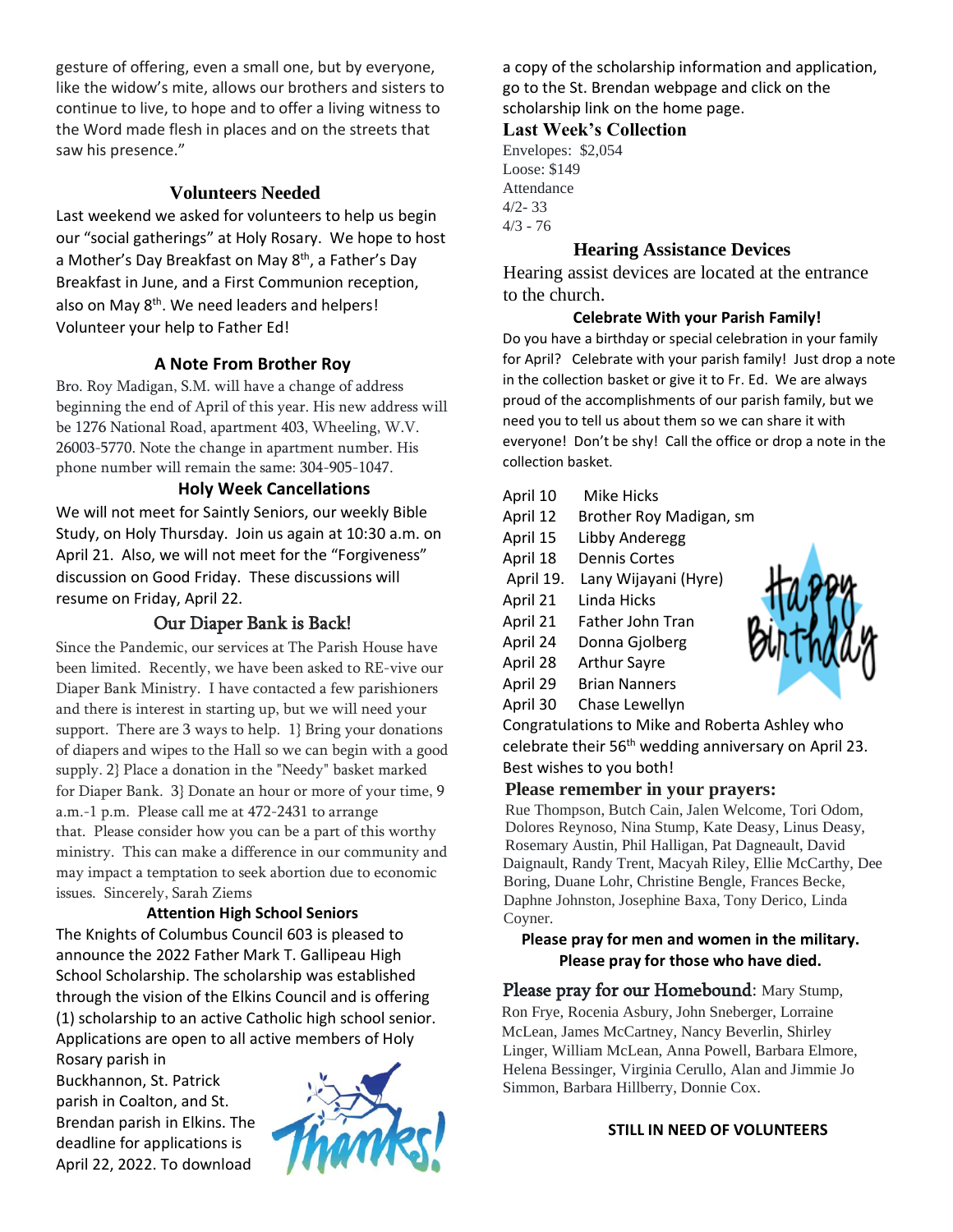\*We need someone to draft a schedule for our servers. This is usually done every three months.

\*We need 12 people who are willing to have their feet washed at our service on Holy Thursday, April 14. This can be men, women, children, families, etc.

\*We need servers to help at our holy week liturgies. Please volunteer to Diane Poach ASAP. Thanks!

# Blessed Carlo Acutis Youth Adventure Camp

We are a Catholic youth adventure camp that ministers to youth through rock climbing, equestrian activities, archery, Adoration, overnight backpacking, outdoor Mass and more! Register your camper at *CampCarlowv.org* by **June 1st** to receive our early bird rate of \$275.

|                | Sat.    | Sun.     | Sat.      | Sun.      |
|----------------|---------|----------|-----------|-----------|
|                | Apr. 9  | Apr. 10  | Apr. 16   | Apr. 17   |
| <b>Lectors</b> | Skip G. | Linda H. | Virginia, | Andrea E. |

RMED<sup>®</sup>

JOK OF THE WEEK Laurie (1970)<br>Laurie (1970)<br>Laurie (1970)



**TRIDUUM: A SPIRITUAL PILGRIMAGE**<br>This film cinematically walks through the<br>locations of the Holy Week story, representing the most important days of human history.<br>Immersed in the real and sacred places of the Holy Land, the pilgrim faithful is brought tangibly<br>nearer to the story, the landscape, and the reality of the Passion, Death, and Resurrection of Jesus Christ.

To set up your free account visit formed.org/signup and select our parish.

## **Saturday, April 9**…7 pm…………………………....Barbara MacAtee+ **s** This Week's Psalm Response:  $\blacksquare$ **"My God, my God, why have you abandoned me?"**

| Tuesday, April 127:30 amChristopher Lafferre         |               |
|------------------------------------------------------|---------------|
| Wednesday, April 137 pmCharles Sandreth+             |               |
|                                                      | Mary Haderman |
| 6 p.m. Holy Hour on Wednesday, April 13: we pray for |               |
| inmates and their families.                          |               |

| Friday, April 157 p.mGood Friday Service   |  |
|--------------------------------------------|--|
| Saturday, April 168 pmPeople of the Parish |  |
|                                            |  |

#### **April 10, 2022**